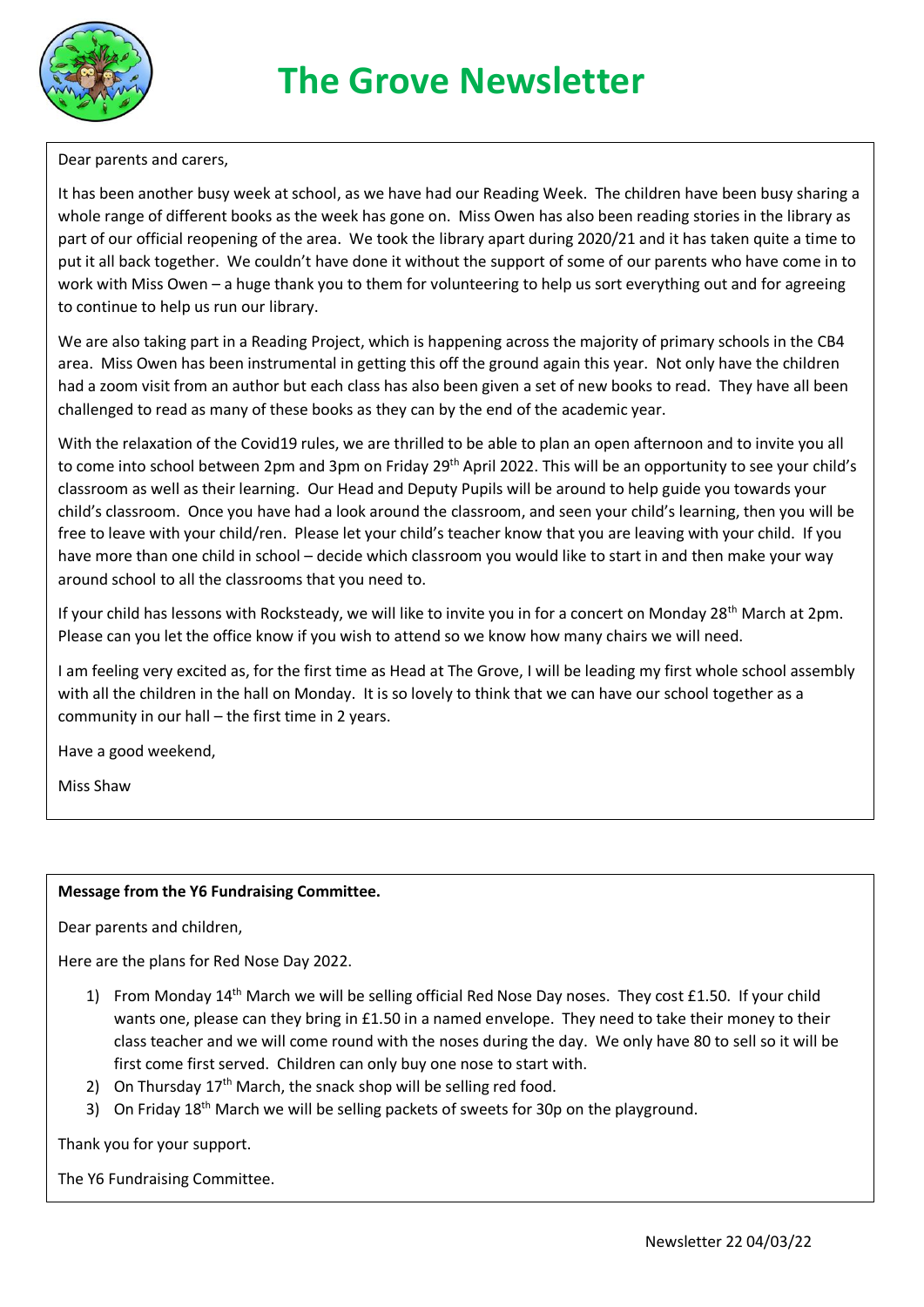

# **The Grove Newsletter**

#### E-Safety

#### **What Parents Need to Know about WhatsApp**

Published 2nd March 2022 by the National On line Safety A free online safety guide on WhatsApp.

WhatsApp is the world's most popular messaging service, with around two billion users exchanging texts, photos, videos and documents, as well as making voice and video calls. Its end-to-end encryption means messages can only be viewed by the sender and any recipients: not even WhatsApp can read them. Updates to its privacy policy in 2021 (involving sharing data with parent company Facebook) caused millions to leave the app, but the new policy was widely misinterpreted – it only related to WhatsApp's business features, not to personal messages. In the guide, you'll find tips on a number of potential risks such as scams, strangers and location sharing.

Please see the link below to get your free guide.

https://nationalonlinesafety.com/guides/whatsapp-2022

#### **PTFA Easter Treasure Trail / Drawing Competition**

Over the Easter Holidays, the PTFA will be running a 'Treasure Trail'. Shortly before the start of the holiday, you will be able to purchase a Trail Map, showing ten locations around Arbury / King's Hedges. Over the Easter break, you need to find the poster located at each of the places marked on the map and write down the letter shown on each.

All correct answers returned to school after the Easter Holiday will receive a small prize.

The PTFA are also **running a drawing completion to select ten designs for the posters**. An entry for is attached with this newsletter and your child may also have brought a paper copy home last week. **Entries need to be returned to the school office by Friday 11th March**.

The PTFA look forward to seeing some fantastic designs!

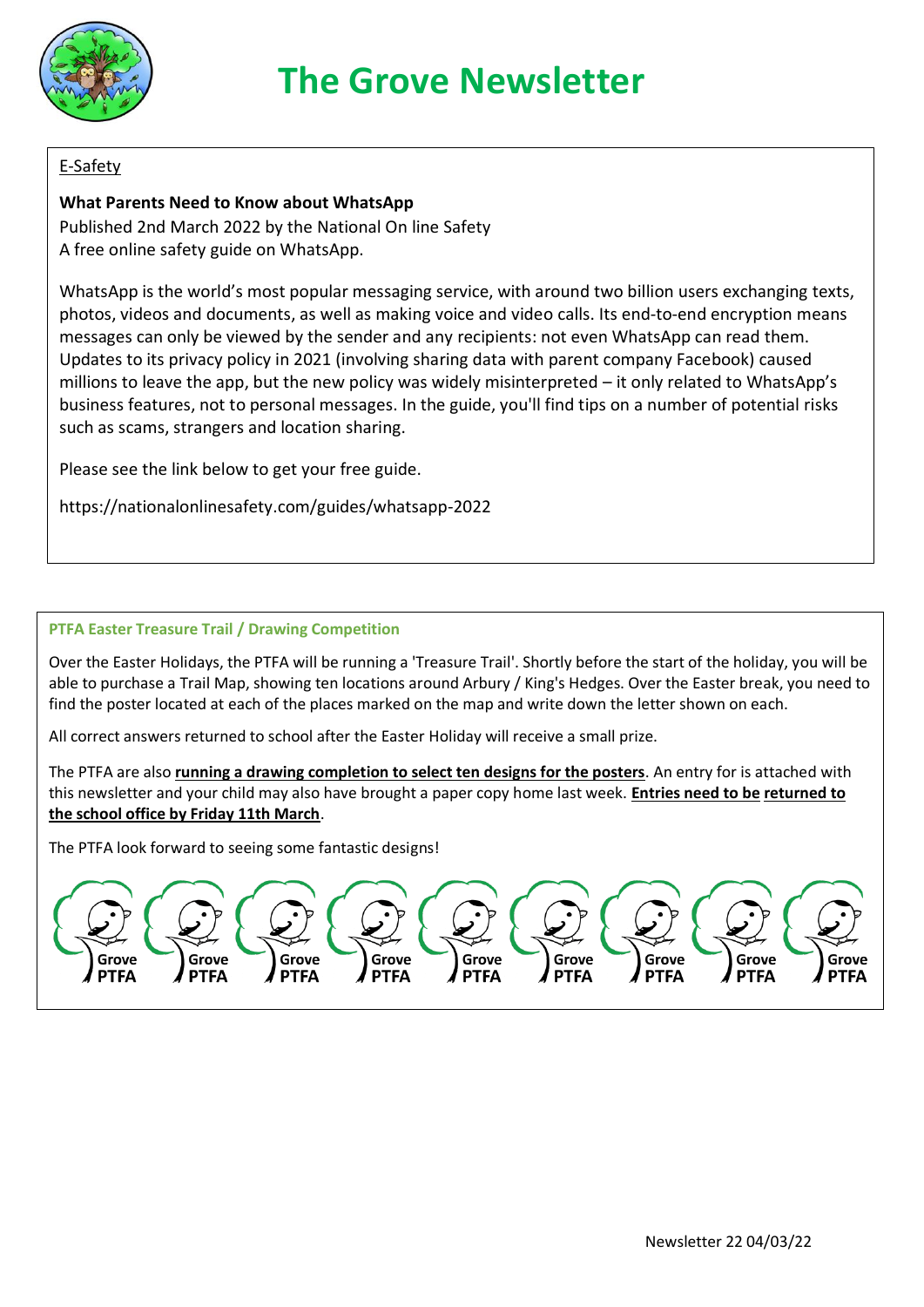

## **The Grove Newsletter**

#### **Attendance**



| <b>Class Name</b>   | % attendance from Monday 28 <sup>th</sup> February to Friday 4 <sup>th</sup> March 2022 |
|---------------------|-----------------------------------------------------------------------------------------|
| The Aviary          | 71%                                                                                     |
| Gosling             | 97%                                                                                     |
| Wren                | 96%                                                                                     |
| Ostrich             | 96%                                                                                     |
| Kookaburra          | 98%                                                                                     |
| Flamingo            | 93%                                                                                     |
| Woodpecker          | 95%                                                                                     |
| Toucan              | 86%                                                                                     |
| Hummingbird         | 91%                                                                                     |
| <b>Whole School</b> | 93%                                                                                     |